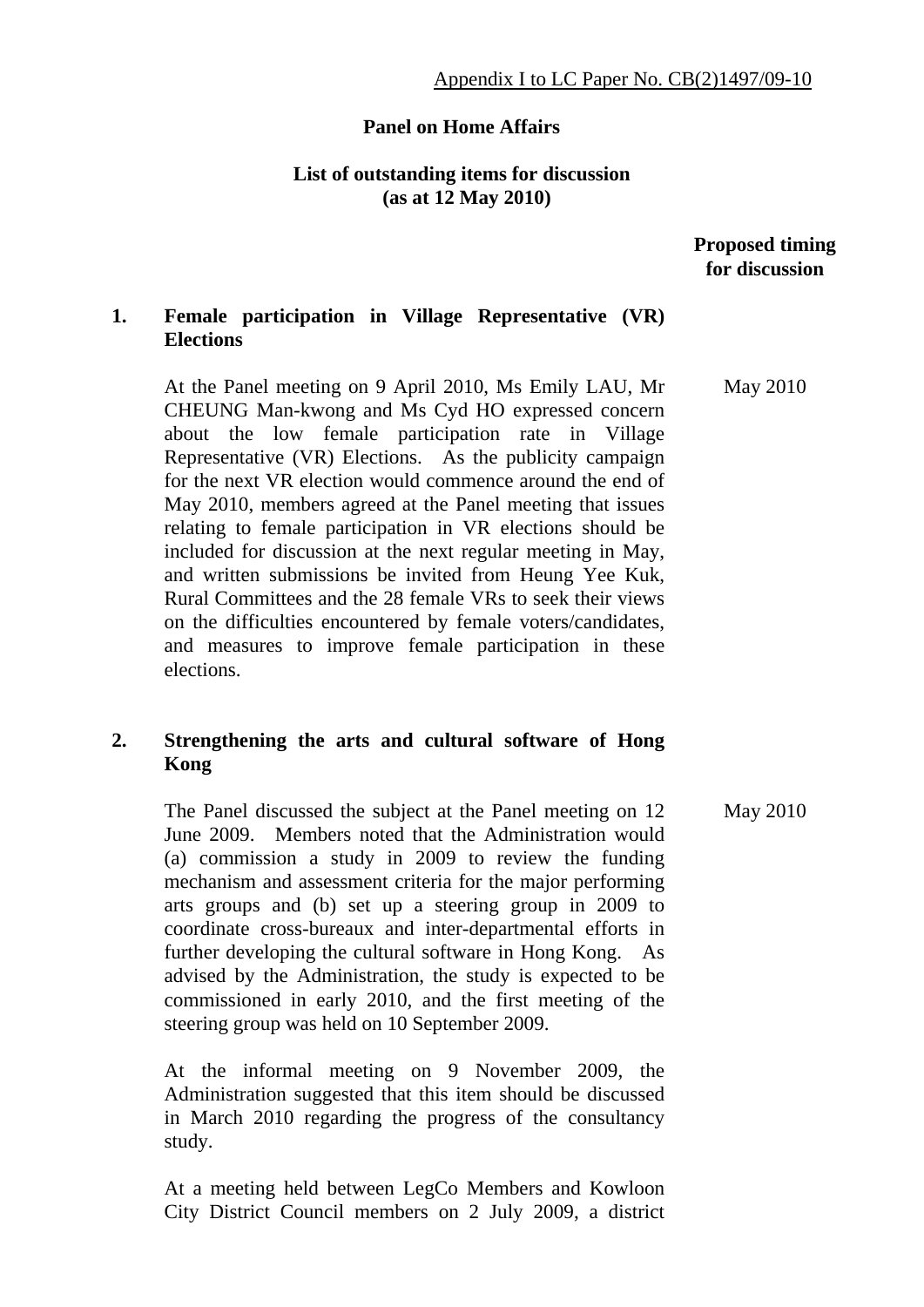### **Proposed timing for discussion**

 $- 2 -$ 

council member suggested the revitalization of Ma Tau Kok Cattle Depot Artist Village into a cultural and tourist attraction. Members attending the meeting agreed that the matter should be referred to this Panel for consideration/follow up.

At a meeting held between LegCo Members and Sham Shui Po District Council (SSPDC) members on 7 January 2010, LegCo Members present at the meeting agreed that the concerns of SSPDC members on the shortage of large-scale performance venues in Sham Shui Po should be referred to this Panel for consideration.

At a meeting held between LegCo Members and Yau Tsim Mong District Council (YTMDC) members on 26 November 2009, LegCo Members present at the meeting agreed that the suggestion of YTMDC members to establish a large-scale cultural square in Yau Ma Tei should be referred to this Panel for consideration.

# **3. Construction of an annex building for the Ko Shan Theatre and injection of fund into the Cantonese Opera Development Fund**

At the informal meeting on 9 November 2009, the Administration advised that it would brief the Panel on the funding proposal for the construction of an annex building for the Ko Shan Theatre in May 2010. In connection with the proposal, the Administration would also report to the Panel on other issues relating to the promotion of Cantonese opera, including: May 2010

- (a) the progress in the conversion of the Yau Ma Tei Theatre and Red Brick Building into a Xiqu activity centre; and
- (b) measures to safeguard and promote Cantonese opera. (the proposed injection of \$69 million into the Cantonese Opera Development Fund in 2010-11 to support the development of Cantonese opera).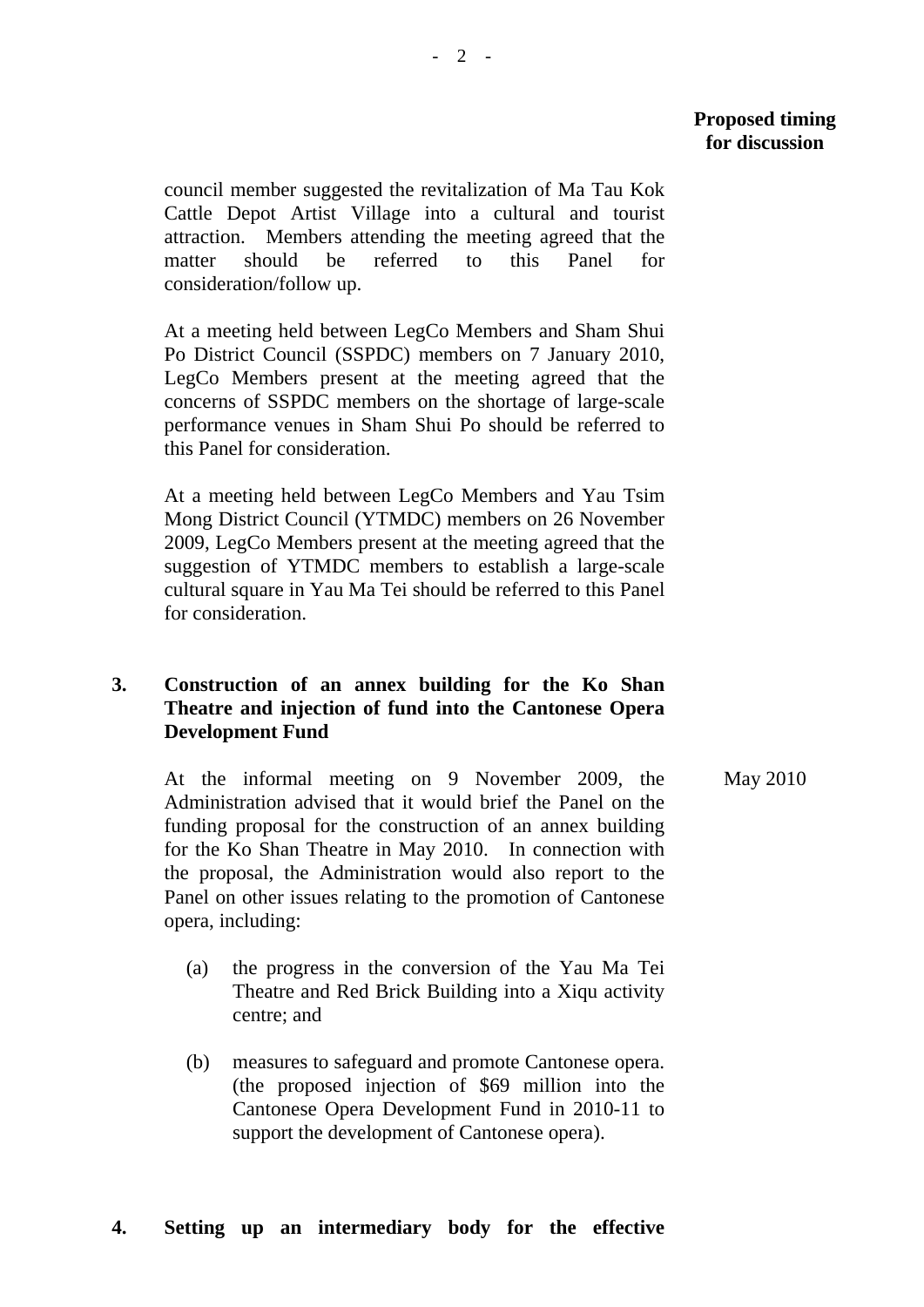## **Proposed timing for discussion**

#### **enforcement of maintenance orders**

At the regular meeting on 13 November 2009, the Administration agreed to provide an information paper and brief the Panel at its meeting in December 2009 on the implementation of the improvement measures to help maintenance payees to collect maintenance payments before a decision was made on the deletion of the item, as requested by Hon Cyd HO.

At the meeting on 11 December 2009, members expressed disappointment over the lack of progress in the implementation of legislative and administrative measures for strengthening the enforcement of maintenance orders by the Administration. In the absence of effective legislative and administrative measures, members reiterated the need for the Administration to re-consider the option of establishing an intermediary body to collect and enforce maintenance payments, which in their view was the ultimate solution to resolving issues of default by maintenance payers. Members requested the Administration to further review the problems encountered by maintenance payees, make recommendations to resolve these problems and devise a timetable for implementing these measures. The Administration was requested to revert to the Panel in about three months.

#### **5. Regulating of karting facilities**

At the meeting on 9 April 2010, members agreed to Hon KAM Nai-wai's suggestion for the discussion of the Government policy in the operation and regulation of karting facilities in June 2010. June 2010

#### **6. Regulating of internet cafes**

At the meeting on 9 April 2010, members agreed to Hon WONG Kwok-hing's suggestion for the discussion of the regulation of internet cafes in June 2010. June 2010

June 2010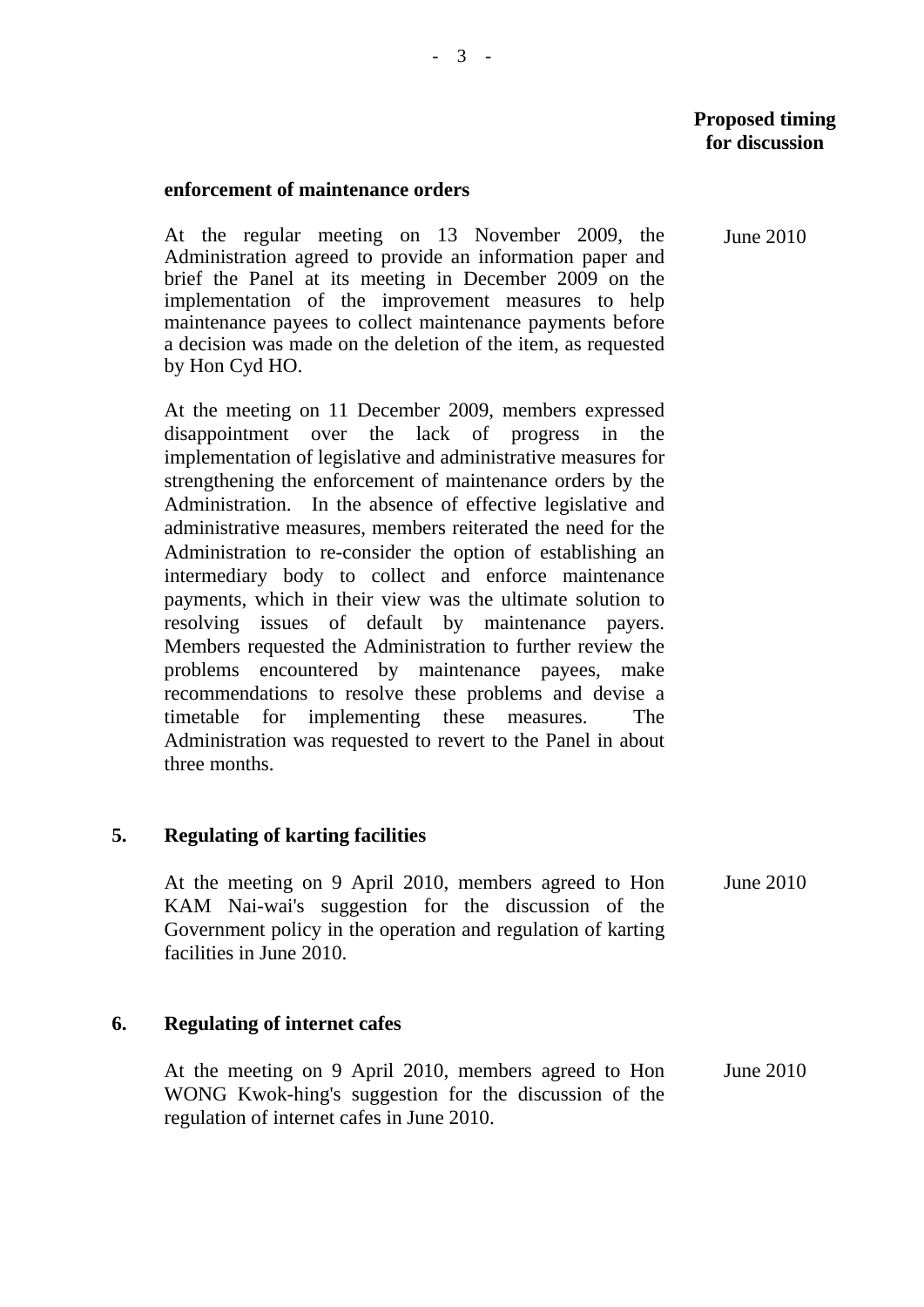June 2010

## **7. Review on the financial assistance to Mutual Aid Committees**

At the meeting on 15 October 2009, Hon WONG Kwok-hing suggested that the Administration should review its support to Mutual Aid Committees (MACs) which played an important role in district management.

During the discussion of the proposal to grant an honorarium to village representatives at the meeting on 11 December 2009, members considered that the Administration should also give due recognition to the services and contributions of MACs to the local community, particularly in the area of building management. Members agreed that issues relating to enhancing support for MACs should be further discussed by the Panel.

At the meeting on 9 April 2010, the Administration sought members' view on the proposed review on financial assistance to MACs. The Administration undertook to revert to the Panel on the findings of the review at its meeting in June 2010.

## **8. Development of public library services**

At the regular meeting on 9 April 2010, members agreed that a special meeting should be arranged to exchange views with members of the Public Library Advisory Committee on the development of library services, as suggested by Hon Emily LAU and Hon WONG Kwok-hing. 14 June 2010

# **9. Implementation of recommendations of the 2006 District Council (DC) Review**

Following a preliminary review on the subject at the Panel meeting on 13 February 2009, members considered that the implementation of recommendations of the 2006 DC Review (including the progress of the District Minor Works projects) should be further discussed towards the end of 2009, i.e. two years after the full implementation of the recommendation of the Review. Hon IP Kwok-him suggested that senior officials of the relevant Bureaux should be invited to attend the meeting. At the Panel meeting on 20 March 2009, members agreed that the opportunity might also be taken to July 2010 *(Note)*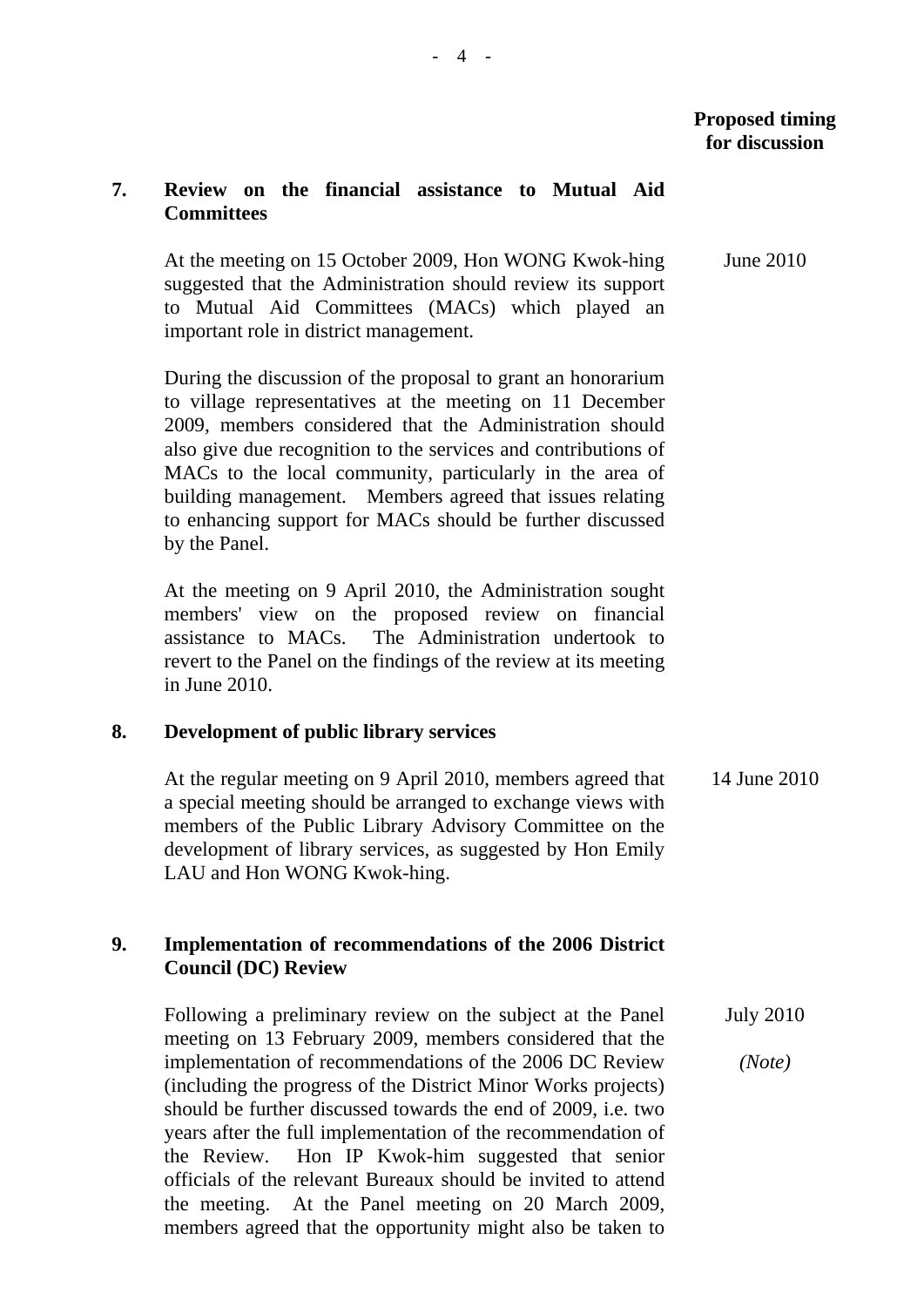discuss issues relating to the construction of civic centres, such as the new Tai Po Civic Centre, as deemed necessary.

*Note: The issue of having a new civic centre in Tai Po was followed up by the District Facilities Management Committee under the Tai Po District Council (TPDC(DFMC)). As a new cross-district civic centre would be constructed in the North District which would also serve Tai Po, the proposal of constructing a new Tai Po Civic Centre at Plover Cove Road, Area 1, was shelved. The site has been earmarked for the provisioning of "G, I/C" facilities including a community hall, a sports centre (with a 25m x 25m indoor heated swimming pool) and two 7-1-side soccer pitches in consultation with TPDC(DFMC). LCSD is the lead department and has also agreed to upgrade the existing Tai Po Civic Centre. Moreover, the Administration has commenced a review of the implementation of the District Minor Works projects and the mode of organizing community involvement programmes. We shall engage District Council members in the coming months.* 

## **10. The Role of Home Affairs Department in dealing with disputes under the Building Management Ordinance (Cap. 344) and Regulation of property management companies**

At the LegCo Members' meeting with members of the Eastern District Council held on 12 March 2009, a district council member suggested the Administration to review the role of the Home Affairs Department under the Building Management Ordinance (Cap. 344) in dealing with disputes between owners and the Owners' Corporations. Members attending the meeting agreed that the matter should be referred to this Panel for follow up.

At the informal meeting on 9 November 2009, the Administration suggested that the item should be discussed in June 2010 as it would need more time to study this issue.

The Panel received a briefing by the Administration on the findings of the first phase of a consultancy study at its meeting on 4 July 2008. The Panel agreed to follow up on this issue. The Administration indicated at the informal meeting on 9 November 2009 that it would brief members on July 2010

*(Note)*